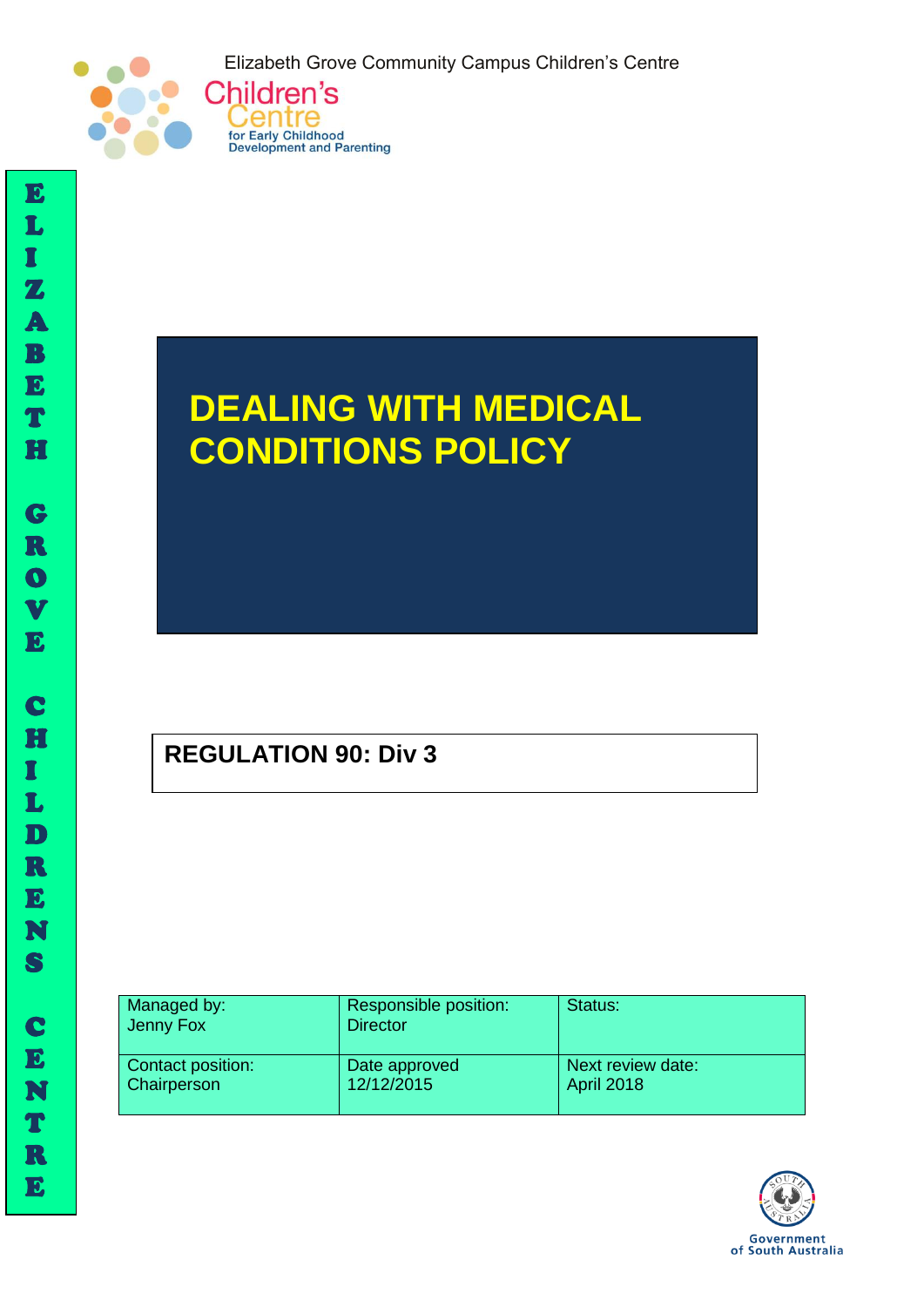## **1. TITLE**

### **DEALING WITH MEDICAL CONDITIONS**

### **2.PURPOSE**

■ To ensure that all children with medical conditions, allergies or a specific health care need are managed appropriately to minimise risks to the child from the medical condition.

#### **SCOPE**

.

- This procedure applies to all children with medical conditions
- It includes children with asthma, diabetes or a diagnosis of being at risk of anaphylaxis

#### **3. OBJECTIVES**

- To develop a safe environment for all children with medical conditions
- To reduce the incidence of an emergency situation for a child with a medical conditions.

# **5. PRACTICES**

#### **5.1 MANAGEMENT OF THE MEDICAL CONDITION**

- The policy will be read in conjunction with other centre and DECD polies about anaphylaxis, asthma, administering medication etc.
- All staff will be aware of the procedures to deal with emergency situations and the staff member(s) trained for a specific condition.
- If a child has a specific medical condition one or more staff members will be trained to manage this if necessary.
- A medical plan will be provided by a medical practitioner for any child that has a diagnosed allergy, medical condition or specific health need etc prior to starting at the centre. This plan will be updated annually.
- A risk minimisation plan will be developed with the parent and at least one staff member so that risks are assessed and minimised and to ensure parents are notified of any allergens or other risks and strategies for minimising the risks,
- All staff members working with children and regular volunteers must be able to identify the child, the child's medical management plan and the location of the child's medication. These must be clearly noted with a photo of the child, details of the medical condition and action in an emergency situation
- A parent/guardian must be contacted if there is a health issue relating to the medical condition unless it has been agreed that this is managed on a day to day basis.
- A child is not permitted to attend the centre if medication is prescribed and the medication has not been provided and needs to be taken during the day. It is not sufficient for a parent/guardian to bring the medication to the centre during the day as it